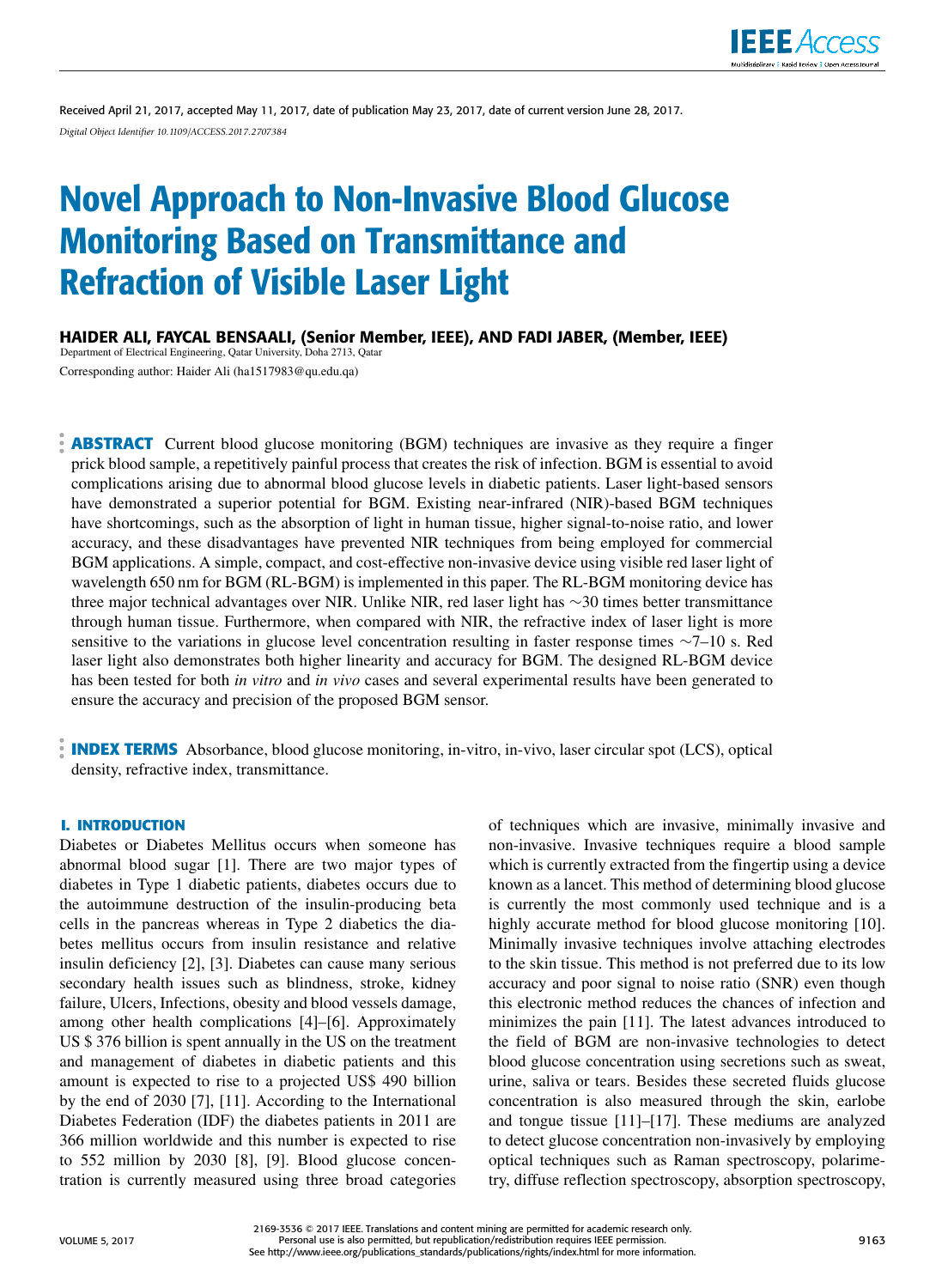thermal emission spectroscopy, photoacoustic spectroscopy and fluorescence spectroscopy [12], [18], [19]. Among the available non-invasive techniques absorption spectroscopy is mostly used to observe scattering, absorption, reflection and refraction of light when it is focused on biological tissues. The characteristics of light depend on the chemical composition and structure of the sample [10], [20].

Researchers and scientists for the development of new BGM technologies have more focused on the area of near-infrared spectroscopy (NIRS) rather than on other areas of non-invasive glucose level detection [18]. Mohd Zain *et al.* [21] introduced a technique to generate an attenuated polarized 785 nm wavelength beam from diode laser and directed it towards the glucose sample. When the beam is passed through the sample, the weak coherent laser light is coupled to a fiber and then connected to a photon counting system. This research demonstrated that the photon counts per second and glucose concentration have a linear correlation in samples with glucose concentrations from 10 mg.dL−<sup>1</sup> to 260 mg.dL−<sup>1</sup> . Another research performed by Abidin *et al.* [22] developed a system by using NIR of wavelengths 940 nm and 950 nm generated from an LED to observe the transmittance of light. The measured output voltage from photo-sensor increased with increasing glucose concentrations. In this experiment, in-vivo results are generated using human finger and observed the output voltage variations before and after a meal for both the aforementioned wavelengths. Anas *et al.* [23] designed a device using NIR transmitter and placed it on the human fingertip to detect the variations in light. The output voltage from photodiode indicated the blood glucose concentration for fasting and nonfasting. Paul *et al.* [24] in their research showed that as the glucose concentration increases, a reduction in the scattering coefficient occurred and the light intensity increased at the sensor. Buda and Addi [25] proposed a portable device with an accuracy of 84% using near infrared light to display glucose concentration and the required dose of insulin was designed and presented in their paper. Similarly, several other researchers have explored the area of NIR for noninvasive BGM using the transmittance characteristics of laser light [15]–[17].

Existing experimental non-invasive sensors are based on near-infrared (NIR), the main drawbacks of these NIR sensors include cost, light absorption in biological chromospheres, stratum corneum that alters the accuracy as well SNR and the sensors dependency on the ambient environment. These disadvantages of NIR based BGM have prevented medical and commercial applications for this seemingly advantageous and non-invasive technique [12]–[14]. Regular blood glucose monitoring plays a significant role in diabetes management and health care as there is no cure for diabetes [13]. Currently, BGM which in some cases must be performed several times a day relies on a crude technique that involves puncturing the skin to draw a drop of blood. Additionally, the technique relies on the use of blood test machines with expensive test strips as consumables raising concerns of running costs thereby decreasing the frequency of testing by patients as well as the issue of the skin puncture in addition to the generated medical waste [12], [14]. The development of a non-invasive and accurate BGM device will be a sigh of relief for diabetic patients who are forced to employ this invasive technique.

In this paper, the suitable wavelength of laser light for BGM is investigated by determining the transmittance and absorbance of various wavelengths when passed through water and the human finger. On the basis of this suitable wavelength, a simple, non-invasive, cost effective blood glucose level detection technique and device (RL-BGM) based on the variations in the refractive index of red laser light is presented. Intensification of glucose concentration increases the refractive index which consequently steps up the output voltage at the photo-sensor. The variations in output voltage are converted into equivalent glucose concentrations level. Hardware for both in-vitro and in-vivo cases have been fabricated and tested.

#### **II. PROPOSED WORK**

#### A. WORKING PRINCIPLE

Glucose molecules have the ability to vary the refractive angle of light to an extent proportional to its concentration, and the overall refractive index of a given media [26]–[29]. Refraction based estimation is based on the principle of Snell's law and the magnitude of each parameter is related to the concentration of glucose in the aqueous solution. According to Snell's law, the refractive angle is inversely proportional to the concentration of glucose in aqueous sample. The light ray (*ab)* in Fig. 1 tends to incline towards the normal *ac* and decreases the refractive angle  $(\theta 2)$  as the glucose concentration increases hence more photons strike the photo-transistor.



**FIGURE 1.** Refractive angle decreases with the increase in glucose-D concentration in GCSs.

The relation between output voltage  $(Voc')$  and light intensity  $(X)$  is expressed in  $(1)$ . Simplification of equation  $(1)$ results in a direct relation between the intensity of light and output voltage as shown in (2). Each photon carries 3.056*e* <sup>−</sup>37J of energy as expressed in (3), higher number of photons striking the photo-transistor's surface in return generates the higher output voltage (*Voc*′ ). The refractive index (*n*2) for various glucose concentration is measured by joining points *a*, *b* and *c* of Fig. 1. The glucose concentration rise in aqueous solution reduces the refractive angle  $(\theta 2)$ and the line *ab* reaches to a new position *ab*′ . Refractive index (*n*2) is calculated using a mathematical form of the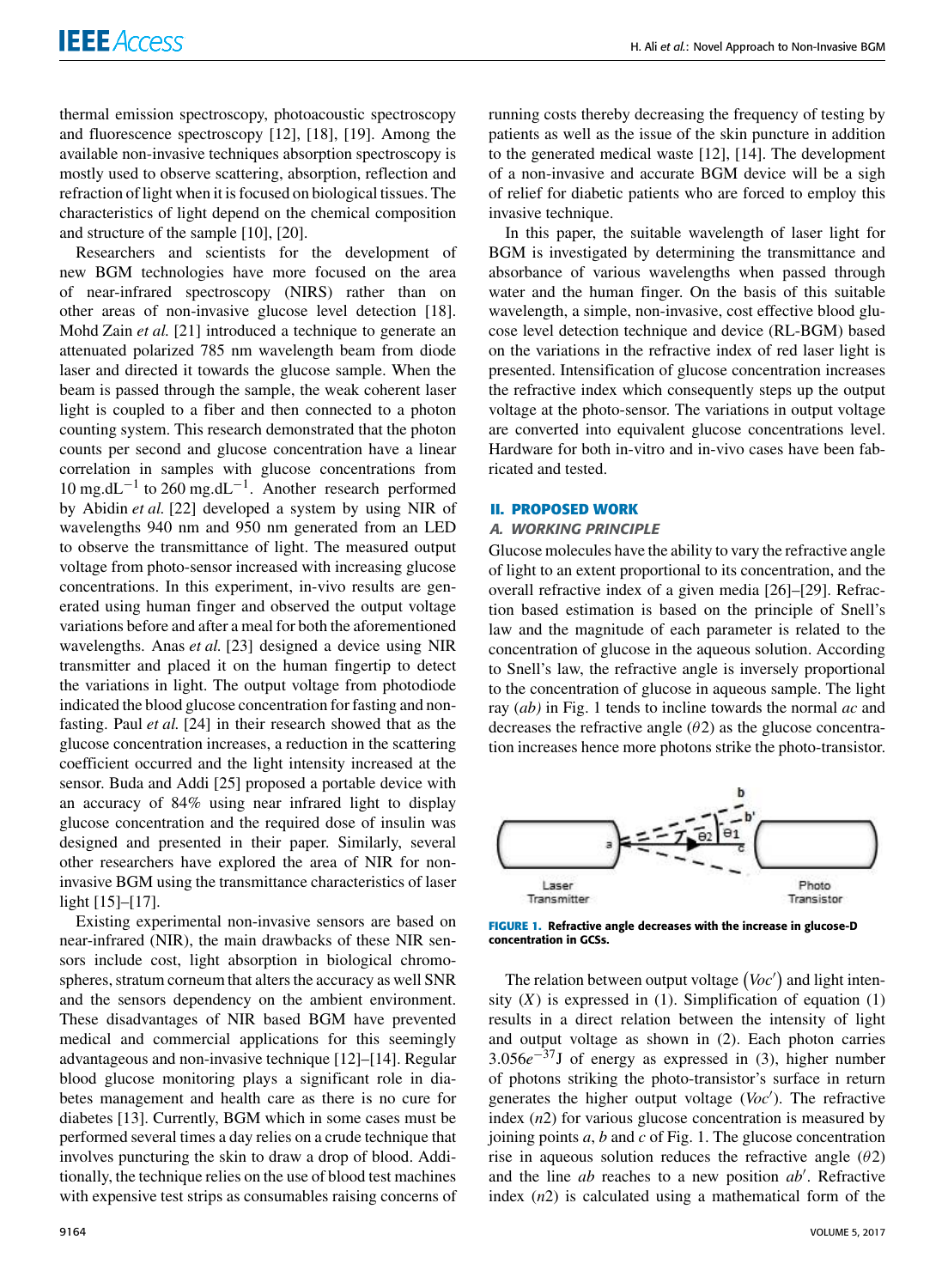Snell's law using (4). The refractive angle  $(\theta 2)$  decreases for higher glucose concentrations which consequently increases the refractive index  $(n2)$  according to  $(4)$  and the output voltage (Voc') rises as more number of photons strike the phototransistor. Reduction in θ2 also decreases the radius (*bc*) of the laser circular spot (LCS) as light rays bend towards the normal (*ac*) shown in Fig. 1 at higher glucose concentrations according to Snell's law.

$$
Voc' = \frac{n k T}{q} \ln \left( \frac{X I s c}{I o} \right) = \frac{n k T}{q} \left[ \ln \left( \frac{I s c}{I o} \right) + \ln X \right]
$$
  
\n
$$
Voc' = (Voc) + \frac{n k T}{q} \ln X
$$
 (1)

Where,

 $I_{\Omega}$  = Reverse saturation current

 $I_{SC}$  = Short circuit current

 $Voc = Initial voltage$ 

nkT = Constant at a temperature (T) while,  $q=1.602\times10^{-19}$  and k = 1.380×10<sup>-23</sup>. All the parameters except intensity of light  $(X)$  are constant. Therefore,

$$
Voc' \propto \ln X \tag{2}
$$

The amount of energy that each photon carries is

$$
E = \frac{hC}{\lambda} \tag{3}
$$

While the variables in (3) have the values,  $h = 6.6260 \times$  $10^{-34}$ m<sup>2</sup> kg / s,  $C = 2.9 \times 10^8$  m /s and  $\lambda = 650$  nm.

Equation (3) shows that the energy possessed by the photon is dependent on the wavelength hence photons of NIR light (700-1400 nm) carry lesser energy than red light (650 nm). This mathematical analysis potentially suggests that red light is suitable for biomedical applications as the absorbance of red light will be lesser than NIR due to its higher energy.

Snell's law is represented mathematically by equation (4a).

$$
n2 = \frac{n1(\sin \theta 1)}{\sin \theta 2}
$$
 (4a)

Where,  $n1 = 1.333$  representing the refractive index of water, *n*2 is the refractive index of aqueous glucose solution which is to be determined,  $\theta$ 1 represents the refractive angle of water and  $\theta$ 2 shows the refractive angle of the glucose solution. The refractive angles  $\theta$ 1,  $\theta$ 2 are calculated by using the following equations (4b), and (4c) which are derived from the triangles  $\Delta$  abc and  $\Delta$ ab'c respectively in Fig. 1.

$$
\theta 1 = \tan^{-1} \left( \frac{bc}{ac} \right) \tag{4b}
$$

$$
\theta 2 = \tan^{-1} \left( \frac{b'c}{ac} \right) \tag{4c}
$$

While *bc* represents the radius of the LCS for water and  $b'c$ is the radius for the glucose concentration solution (GCS) of the LCS image, whereas *ac* is a fixed distance of 279.4 *mm*. The parameter  $\theta$ 2 for GCS is a variable that changes with glucose-D concentration.

The refractive index  $(n2)$  is calculated only for the GCS (in-vitro) as the output LCS for the human finger has no clear boundaries. In case of the human finger the effect of light refraction due to the variations in blood glucose level is observed in terms of the changes in the output voltage.

## B. OPTIMUM WAVELENGTH SELECTION

The optimum wavelength for BGM was determined by passing visible and NIR light starting from 500 nm wavelength to 1200 nm wavelengths through water using a spectrophotometer. The obtained experimental results are expressed in transmittance (T), which shows the ratio of the radiant powers for water sample shown mathematically in (5). The absorbance of each wavelength through the water can be calculated by using (6). This experiment was also repeated for the human finger in order to determine the transmittance and optical density (OD). As the Human finger is a complex medium where the striking laser light can possibly reflect, refract, absorb, scatter and transmit depending upon the nature of the light [30], [31]. Wavelengths of laser light from 500 nm to 1200 nm are generated using LEDS of 1.5 watt power (Po) and the generated laser light is passed through the human finger. The transmitted light through the human finger is measured using (5) as a ratio between the output power (P) at the phototransistor and the power (Po) when laser light directly falls on the phototransistor, when there is no human finger inserted in the RL-BGM. The transmittance is converted into OD by using (7) and the absorbance can be estimated by employing (8). OD measures the throughput of the human finger whereas OD is directly related to the transmittance [32].

$$
Transmittance(T) = \frac{P}{P_O}
$$
\n<sup>(5)</sup>

Where, *P* is the radiant power of the rays leaving water or human finger and  $P$ <sup> $o$ </sup> is the radiant power for monochromatic laser light.

$$
Absorbance (A) = -\log\left(\frac{\%T}{100}\right) \tag{6}
$$

The transmittance of human finger was measured using (7).

$$
T = 10^{-OD} \tag{7}
$$

Where,  $OD = Optical density of the human finger.$ 

$$
A = 2 - \log(\%T) \tag{8}
$$

## C. IN-VITRO EXPERIMENTAL SETUP

Glucose concentrations samples are prepared by dissolving glucose-D in distilled water and aqueous solutions in concentrations of {50, 100, 150, 200, 250, 300, 350, 400, 450} mg.dL<sup>-1</sup> are prepared at room temperature (22 C°). A container (cuvette) made of 2.81mm thick glass having width 15.77 mm, length 50.87 mm and height 150 mm (volume  $=$  $1.2 \times 10^5$  mm) holds the glucose concentration samples (GCSs) for the experiment. Fig. 2 illustrates RL-BGM for in-vitro case. The RL-BGM consists of laser light transmitter that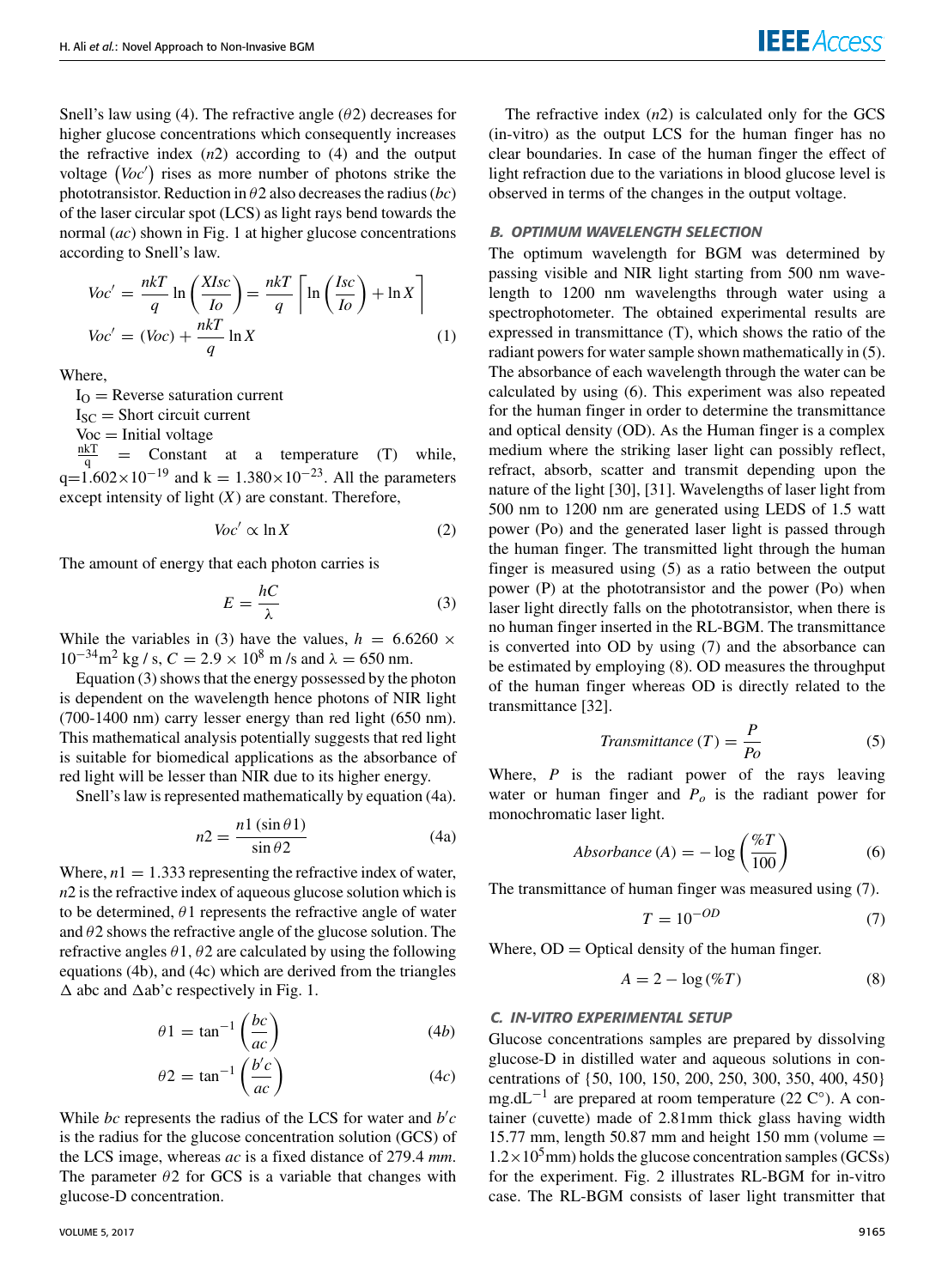

**FIGURE 2.** RL-BGM device for in-vitro measurement of the output voltage and refractive index of various GCSs.

generates laser light of wavelength 650 nm, directed towards the container and LCS is observed on the screen. The radius of LCS is measured using digital caliper for various GCSs and the refractive index *n*2 values are calculated by using (4a). Once the refractive indexes for GCSs are calculated then the photo-transistor is placed between the container and the screen such that the transmitted light from the cuvette falls on the phototransistor and the output voltages (*Voc*′ ) are measured at Photo-transistor for various GCSs using the fabricated RL-BGM device. Photo-transistor measures the intensity of light in voltage (mV) and Arduino-Uno microcontroller displays the output results on LCD display. The output voltage at the photo-transistor is checked with both voltmeter and displayed on LCD to ensure that both the readings are the same.

## D. IN-VITRO LCS IMAGE PROCESSING

Human error may occur while measuring the radii of the LCSs, therefore an alternative method is also applied using an image processing technique.

DSLR 600D, (136 mm) is kept at a fixed distance and angle in a dark room to take the pictures of LCS for various GCSs. The photographs are converted into gray scale and the radii in pixels are calculated for GCSs in order to determine the correlation of the number of pixels with glucose-D concentrations in GCSs. The steps followed for calculating the radii of GCSs are illustrated in Fig. 3.

## E. IN-VIVO EXPERIMENTAL SETUP

Whole rat blood is used in the glucose container to observe the output voltage (*Vo*) response at the photo-sensor with the time to determine the settling time. The experiment on the human finger is also performed through the designed RL-BGM hardware where, the human finger is inserted into the finger hose of the RL-BGM revealed in Fig. 4 and laser light is passed through it. The variations in blood glucose levels are observed on the voltmeter and the results are also displayed on LCD using the microcontroller. The main purpose of measuring the output voltage through voltmeter and LCD is to make sure that there is no difference between the two voltages as an error in the output voltage can affect the actual reading of the glucose level.



**FIGURE 3.** Steps for LCS images radii calculations based on counting the number of pixels for each GCS.



**FIGURE 4.** In-vivo non-invasive RL-BGM device.

#### **III. HARDWARE IMPLEMENTATION**

Compact hardware is designed and fabricated for the proposed technique and tested for both in-vitro and in-vivo cases. The schematics and operations of the hardware are explained in below sections.

#### A. IN-VITRO HARDWARE IMPLEMENTATION

The main components of the proposed in-vitro system are laser transmitter and photo-sensor. The transmitter connected with  $+5V$  DC generates 650 nm uninterruptable laser light using KY-008. The photo-sensor has wavelength sensitivity of 600 nm to 800 nm and detects the laser light passed through glucose sample to convert the optical energy into electrical energy.

The output voltage detected by the photo-sensor depends on the intensity of the received laser light. The photo-sensor is actually a photo-transistor, connected with two LM358 ICs. The ICs are used as a buffer to prevent attenuation. Resistorcapacitor (RC) cut-off filter is connected before and after the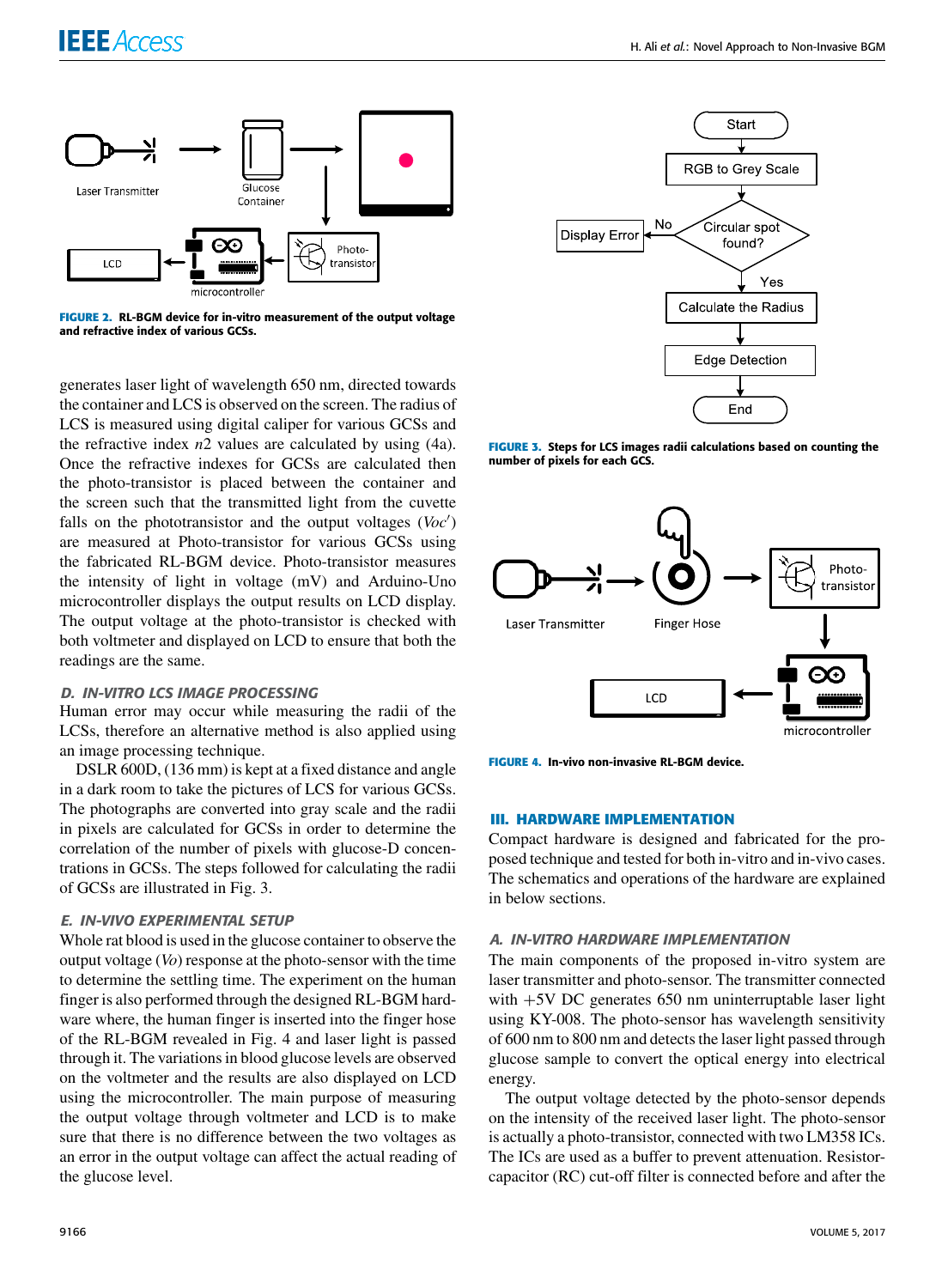

**FIGURE 5.** Photo-sensor laser light variations detector of non-invasive RL-BGM device.



**FIGURE 6.** Photograph of the fabricated RL-BGM device.

buffer to provide actual DC input to the voltmeter and LCD. The schematic diagram for photo-sensor (receiver) is shown in Fig. 5.

RC filter cut off frequency is calculated using (9).

$$
fo = \frac{1}{2\pi RC} \tag{9}
$$

Where, R=10 K $\Omega$  and C=100  $\mu$ F

These values are selected such that the overall impedance is much higher than the driving stage output impedance. Using (9) we calculated the cutoff frequency which is 0.15∼0 Hz, so frequencies from the source and surrounding that may alter output voltage are grounded (blocked) through the capacitor and the actual DC output voltage from the photo-sensor is observed on the voltmeter and LCD.

### B. IN-VIVO HARDWARE IMPLEMENTATION

In-vivo glucose level detection system is exhibited and labeled in Fig. 6. The hardware consists of 650 nm wavelength transmitter, a photo-sensor to measure light intensity in voltage (mV), RC filter with cut-off frequency 0.15∼0 Hz to remove the noise from the actual signal. Other elements of the RL-BGM are Arduino-UNO microcontroller (8M328), connected with PC and LM061 LCD  $(2 \times 16)$  to display the output voltage. The finger hose holds the human finger as well blocking the ambient light. The average cross-sectional area of female's index finger is  $1.9-2.6$  cm<sup>2</sup> and male's average cross-sectional area is between 2.6 to 3.6 cm<sup>2</sup> [2]. The finger hose dimensions are set such that it has 1.8 cm width, 2.2 cm length, and 3 cm depth. A DC power jack with LM7805 IC in the RL-BGM device is deployed to supply power to the system by connecting it with an adaptor of output voltage ranging from  $+5$  V to  $+12$  V. LM7805 IC acts as a voltage regulator and provides a constant  $+5$  V DC voltage. The output voltage in mV from the photo-sensor is displayed on LCD for 5 seconds and then for the next 5 seconds the LCD displays the blood glucose level in mg.dL<sup>-1</sup>.

### **IV. IMPLEMENTATION RESULTS AND DISCUSSIONS**

The suitable wavelength for BGM is determined experimentally by measuring the transmittance and absorbance of different wavelengths of light ranging from 500 nm to 1200 nm in steps of 50 nm. The light is passed through water and the human finger. The results concluded that the absorption of laser light differs with the wavelength. The highest absorbance is of NIR of wavelengths from 700 nm to 1000 nm making it the least suitable for BGM applications. Red laser light of 650 nm has the capability of penetrating into the water and the human finger as it has the highest % transmittance as compared to other wavelengths.





Fig. 7 shows light transmittance for various wavelengths. Red laser light has the highest transmittance of 95% & the lowest absorbance of 0.022 calculated by using (6) making it the most suitable wavelength for light based BGM applications. The phenomenon of transmittance potentially recommends 650 nm as an ideal choice for BGM as water constitutes from 50% to 75% of the human blood composition [12]. The transmittance of light NIR decreases as wavelength increases.

Fig. 8 demonstrates that the transmittance of 650 nm wavelength of visible laser light remains significantly constant for glucose-D concentration from 0 mg.dL<sup>-1</sup> to 450 mg.dL<sup>-1</sup>. The phenomenon of refraction occurs only for a specific concentration range of glucose-D in GCSs while the transmission of light remains unchanged. On the contrary, the transmittance of NIR further decreases when the glucose concentration of GCS is increased.

The OD values for each wavelength are calculated by using (5) to determine transmittance (T) first and then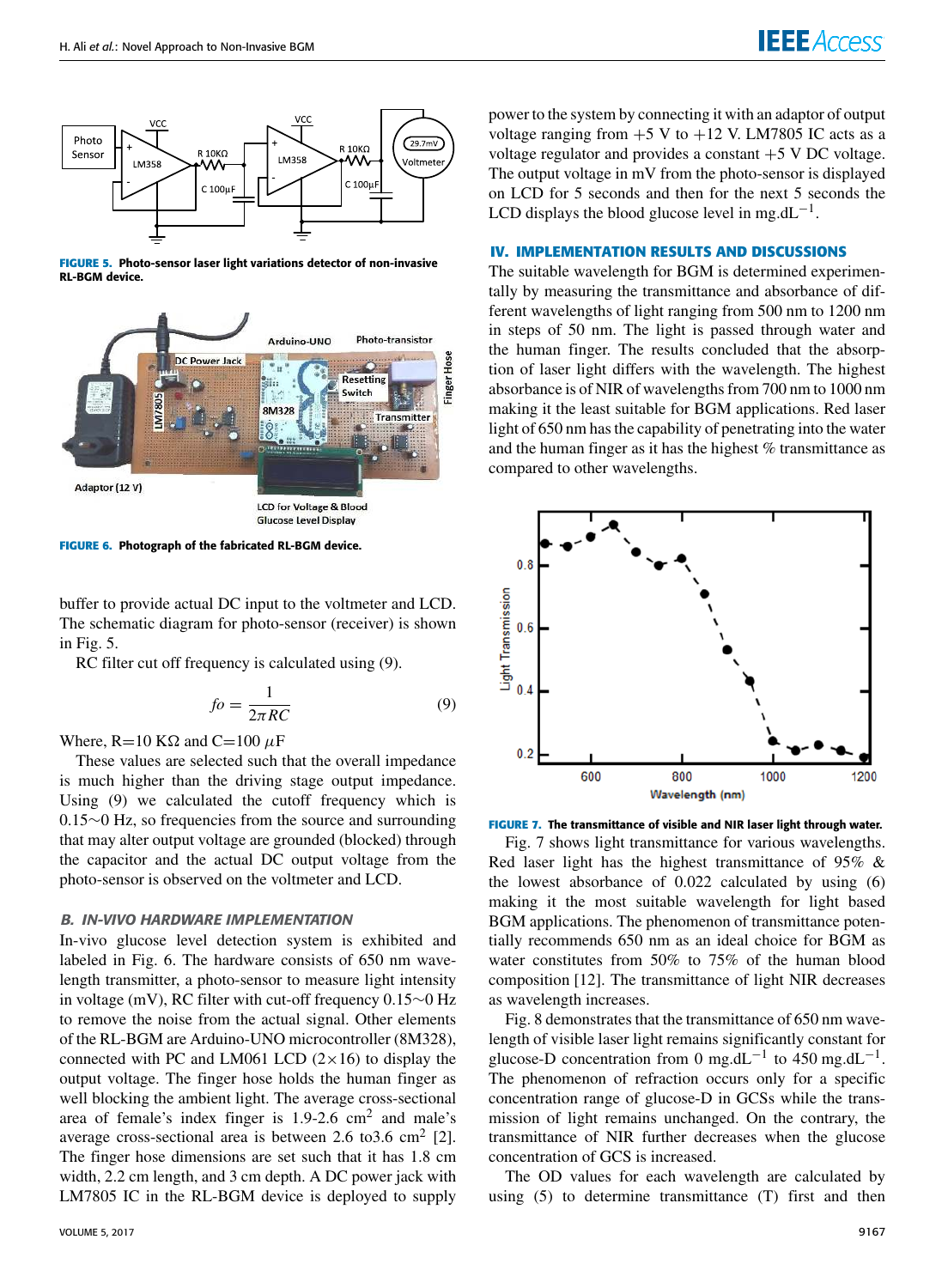| Glucose<br>Concentration<br>$(mg.dL^{-1})$ | Glucose<br>Concentration<br>$(mm.L^{-1})$ | Diameters<br>(mm) | Radius<br>(mm) | Refractive angle $\theta_2$<br>(degrees) | Refractive Index<br>(n <sub>2</sub> ) | No. of<br>Pixels | Output Voltage<br>(mV) |
|--------------------------------------------|-------------------------------------------|-------------------|----------------|------------------------------------------|---------------------------------------|------------------|------------------------|
| $\mathbf{0}$                               | 0.0                                       | 4.65              | 2.325          | 0.47677                                  | 1.33300                               | 385              | 560                    |
| 50                                         | 2.8                                       | 4.63              | 2.315          | 0.47472                                  | 1.33876                               | 370              | 564                    |
| 100                                        | 5.5                                       | 4.59              | 2.295          | 0.47062                                  | 1.35042                               | 335              | 565                    |
| 150                                        | 8.3                                       | 4.56              | 2.280          | 0.46753                                  | 1.35931                               | 340              | 570                    |
| 200                                        | 11.1                                      | 4.52              | 2.260          | 0.46344                                  | 1.37134                               | 325              | 578                    |
| 250                                        | 13.9                                      | 4.49              | 2.245          | 0.46037                                  | 1.38050                               | 315              | 590                    |
| 300                                        | 16.7                                      | 4.45              | 2.225          | 0.45627                                  | 1.39291                               | 300              | 600                    |
| 350                                        | 19.6                                      | 4.43              | 2.215          | 0.45421                                  | 1.39919                               | 290              | 605                    |
| 400                                        | 22.2                                      | 4.41              | 2.205          | 0.45217                                  | 1.40554                               | 270              | 609                    |
| 450                                        | 25.0                                      | 4.40              | 2.200          | 0.45114                                  | 1.40873                               | 260              | 612                    |

**TABLE 1.** Average values of different parameters for in-vitro glucose level measurement using RL-BGM device at 22 C◦ .



**FIGURE 8.** The transmittance of red laser light and NIR for glucose-D concentration of 0 mg.dL<sup>-1</sup> and 450 mg.dL<sup>-1</sup>.

converted into OD by using (7). For instance, when 650 nm light is passed through the human finger it yields an output voltage of 70 mV and current 7 mA at the photo-transistor connected with 10  $\Omega$  resistor. The total calculated power  $(P = IV)$  at the output resistor is 490 mW. The output power without the human finger is 1.5 W, so by using (5), the transmittance value becomes 0.0326 %. We inserted this transmittance value in (7) which produced 3.5 OD. Similarly, OD values for other wavelengths are also estimated using the same procedure. Each wavelength of light has its own characteristic OD value which describes the transmittance capability of that particular wavelength. Higher the OD value, lower the transmittance and higher the absorbance. Red laser of wavelength 650 nm has the lowest OD value 3.5 when various light wavelengths were passed through a human finger as illustrated in Fig. 9. The figure also illustrates that the OD value for NIR increases when the wavelength is increased. By using (7) we can see that visible light of wavelength 650 nm has the highest transmittance value of  $3.2 \times 10^{-4}$  and NIR of wavelength 950 nm has a transmittance of  $1 \times 10^{-5}$ . The transmittance ratio of both wavelengths suggests that the



**FIGURE 9.** The optical (OD) density for 500 nm −1200 nm wavelengths of light when passed through the human finger.

transmittance of 650 nm wavelength is 30 times higher than NIR 950 nm wavelength. Similarly, by using (8), it gives us the absorbance of red laser light as 3.5 while NIR of wavelength 950 nm demonstrates a much higher absorbance of 5.0. The higher transmittance of wavelength 650 nm laser light makes it a suitable choice of wavelength for BGM.

The refractive index  $(n_2)$  for various GCSs is estimated using equation (4a). Table I indicates the average values of different parameters when laser light of 650 nm wavelength is passed through various GCSs 10 times each sample. The experiments are repeated 10 times for each glucose concentrations from 0 mg.dL<sup>-1</sup> to 450 mg.dL<sup>-1</sup> in steps of 50 mg.dL−<sup>1</sup> in order to ensure the repeatability and accuracy of the measured results using RL-BGM device. Experiments were performed in a dark room at a constant temperature of 22  $\tilde{C}^\circ$  in order to minimize the possible effect of these secondary parameters on the original readings.

Dissolving glucose-D in distilled water makes the aqueous solution more viscous and the refractive angle of the incident laser light decreases. Fig. 10 shows that this reduction of angle of refraction concurrently increases the refractive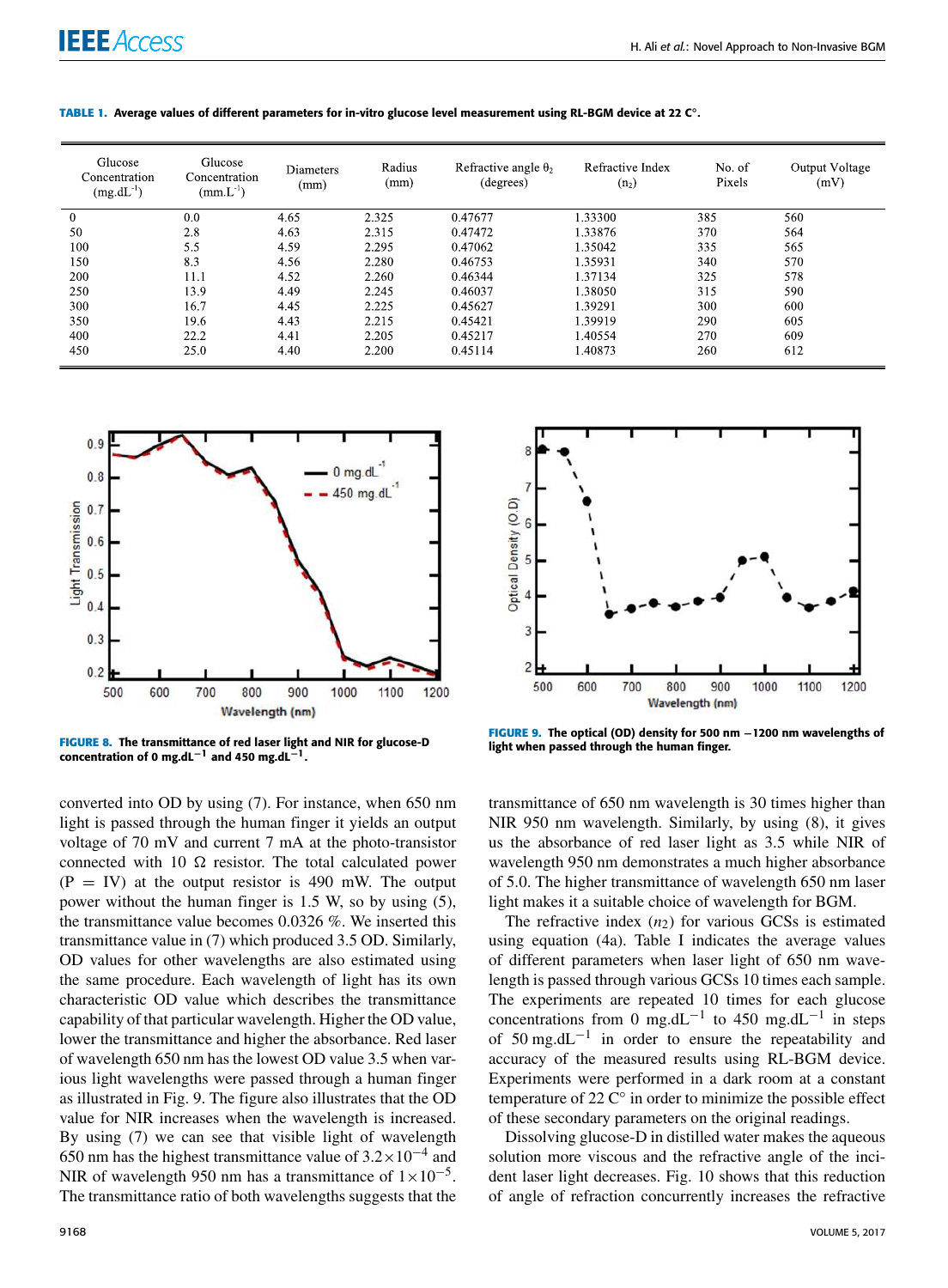

**FIGURE 10.** Refractive index and refractive angle change when glucose-D concentration is changed in GCS.



**FIGURE 11.** Output voltage increases with the glucose-D concentration in GCSs.

index of GCSs. The figure also illustrates that the angle of refraction and the refractive index have 98% linearity with the glucose-D concentration in GCSs.

Fig. 11 shows that the output voltage at the photo-sensor starts climbing when glucose-D concentration is increased in the GCSs. The voltage level depends on the amount of glucose-D dissolved in the distilled water. The output voltage (mV) after 130 mg.dL<sup>-1</sup> has increased sharply and the system exemplifies more sensitivity towards a higher glucose-D level, which makes the designed in- vitro system appropriate in BGM applications for use by diabetic patients. Diabetic patients have blood glucose level >130 mg.dL<sup>-1</sup> before a meal and it increases after a meal [33]–[35].

The output voltage values were measured 10 times for each GCS. The maximum deviation in the output voltages of ±1 mV was observed and RL-BGM showed ∼ 99 % precision.

Increasing the glucose-D concentration in GCSs reduces the refractive angle of the laser light and consequently



**FIGURE 12.** The number of pixels in LCS image reduces with the increase in glucose-D concentration in GCSs.



**FIGURE 13.** Output voltage at the photo-sensor of RL-BGM device for 0 mg.dL−<sup>1</sup> to 600 mg.dL−<sup>1</sup> glucose-D concentrations in GCSs.

reduced the radius of the LCS. This reduction in radius of the LCS shrinks the number of pixels in LCS images as illustrated in Fig. 12. The number of pixels in LCS image and glucose concentration in GCS shows a linearity of 98%.

Fig. 13 shows the output voltage linearity with the concentration of glucose-D in GCSs. The linearity of the curve deviates from the ideal response at a threshold value of 450 mg.dL<sup>-1</sup> as revealed in the figure. Therefore the fabricated RL-BGM device has a measurement range of 0 mg.dL<sup>-1</sup> to 450 mg.dL<sup>-1</sup> equivalent to 0-25 mmole.L<sup>-1</sup>. The non-linear behavior after  $450 \text{ mg}$ .dL<sup>-1</sup> is dependent on the intensity level of the transmitted laser light. Increasing the intensity of laser light results better response at higher concentrations but it lowers the sensitivity for glucose levels below  $450 \text{ mg}.dL^{-1}$ . This non-linearity shown by the RL-BGM device above the threshold value of 450 mg.dL<sup>-1</sup> concentration is due to the energy absorption of the glucose molecules [14]. According to Beer's Law, the number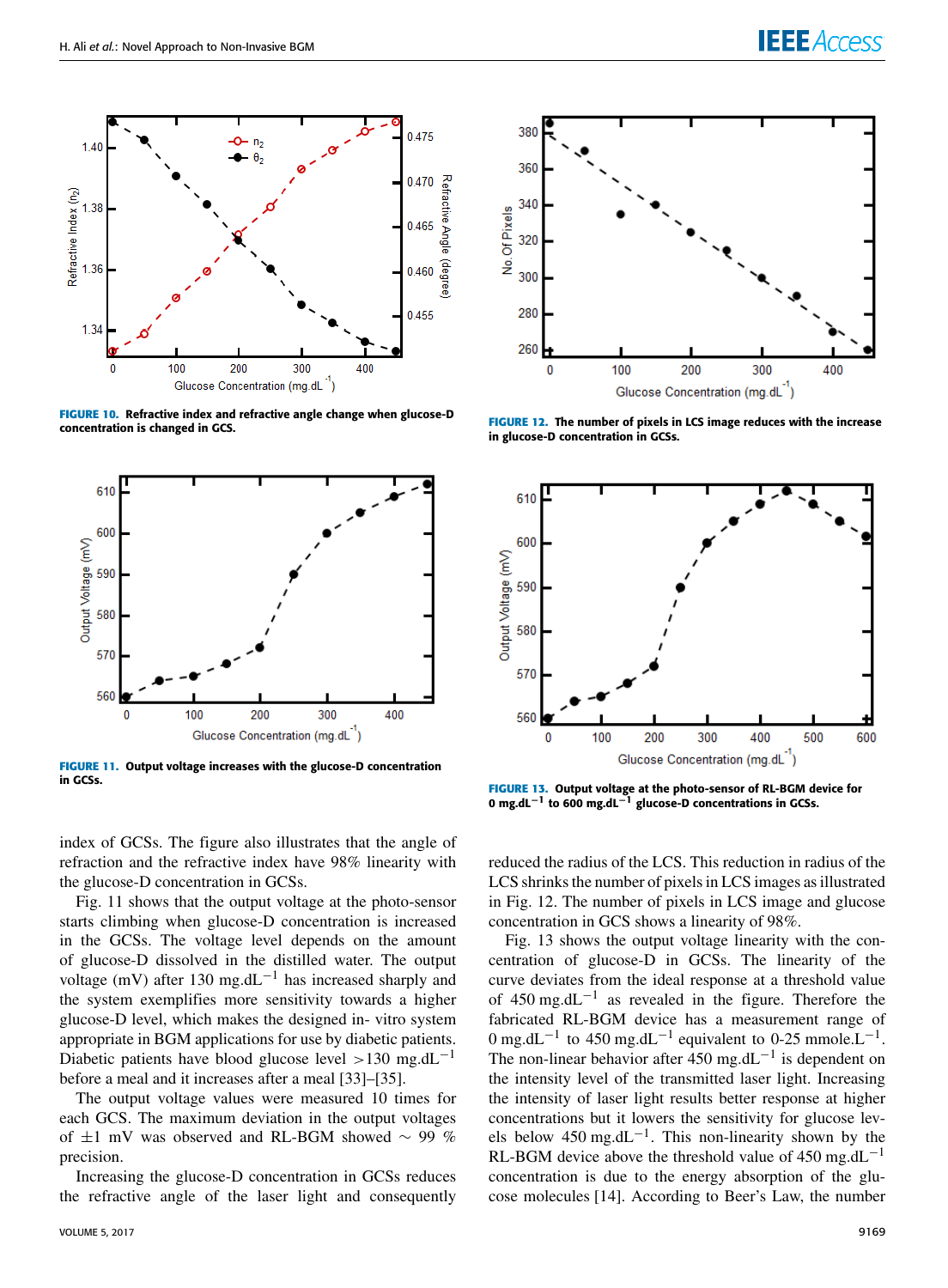

**FIGURE 14.** Output voltage response of RL-BGM device for whole rat blood.

of collisions of photons with glucose molecules increases significantly such that energy from the photons is absorbed by the glucose molecules at higher concentration [2].

Fig. 14 demonstrates the output voltage at the photo-sensor of the RL-BGM device when laser light is passed through the whole rat blood sample. The output voltage rises and reaches its maximum value after ∼ 7 seconds of time. This time spam represents the settling time for RL-BGM device for the whole rat blood sample. This settling time is the response time of RL-BGM device required to measure the blood glucose level.



**FIGURE 15.** Measured in-vivo output voltage of RL-BGM device tested on a healthy subject after meal at 22 C◦ .

The in-vivo hardware of RL-BGM is tested on a healthy subject to determine the settling time for the RL-BGM device as demonstrated in Fig. 15. Initially, the measured output voltage rises sharply and after 10 seconds the output voltage settles to a maximum voltage value and no further increase occurs. This time spam explicitly describes the response and settling time of the RL-BGM device required BGM.



**FIGURE 16.** Transitions in blood glucose levels of a healthy subject before and after meal measured using RL-BGM device.

Fig. 16 shows the blood glucose concentration before and after a meal for the time duration of 5 hours, tested at intervals of 30 minutes. The voltage 1mV at the photo-sensor of RL-BGM device represents 1.5 mg.dL<sup>-1</sup> blood glucose concentrations. The RL-BGM device measures the variations in light intensity in terms of voltage and converts this into glucose concentration expressed in mg.dL−<sup>1</sup> . The Blood glucose concentration of a healthy subject rises rapidly after the meal and drops to the normal blood glucose level after 4 to 5 hours as exhibited in the figure. The rise in blood glucose level is due to the digestion of food and the supply of carbohydrates into the blood [36], [37].



**FIGURE 17.** RL-BGM device tested on ten subjects for measuring the blood glucose level in voltage form before and after meal.

The precision of the RL-BGM device is further investigated by testing the device on 10 subjects before and after a meal and the output voltages are measured and recorded. Fig. 17 represents the experimental results of the RL-BGM device. Moreover, in the meal a soft drink was also served as it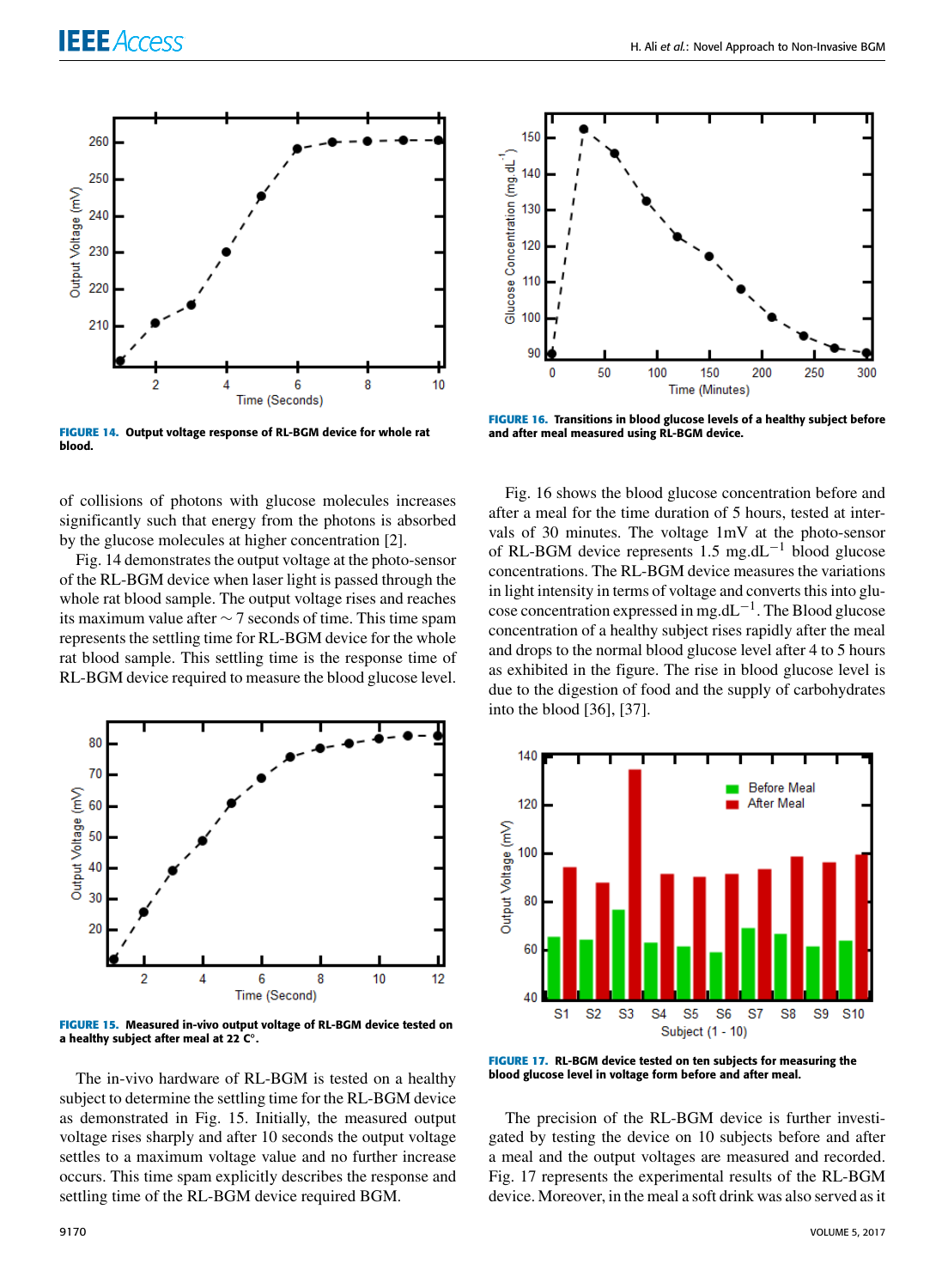

**FIGURE 18.** RL-BGM device accuracy comparison with the invasive finger prick BGM device Accu-chek.

has a high amount of carbohydrates and soft drinks provide an instant increase in the human blood glucose concentrations. The measured output voltages increased for all 10 subjects after the meal. Subject 3 represented by S3 in Fig. 17, has the highest output voltage before and after meal amongst the 10 subjects tested for blood glucose level in this experiment. These high voltages indicate that subject S3 is pre-diabetic. Other subjects excluding S3 demonstrated a normal increase in the output voltages after this meal.

The accuracy of the RL-GBM device is also verified by comparing the measured blood glucose levels with Accuchek a standard finger prick BGM device. Fig. 18 shows the reliability test for the RL-BGM device and it illustrates that the measured blood glucose levels using fabricated RL-BGM device are close to the readings from the Accu-chek invasive device. The RL-BGM device deviates 3% - 8% as calculated by using (10). The reasons for deviations are due to variations in human fingers such as the considerable difference in thickness of the finger, cleanliness of the finger and the microscopic swelling of the tissues when absorbing the light energy [14] which is still harmless at such low (3 watt) intensities. These variations can affect the intensity of the output laser light at the photo-transistor and this absorption of light in the tissue disturbs the measured blood glucose level resulting in the 3%-8% deviation of the fabricated RL-BGM device from the Accu-chek results.

$$
E_{\%} = \frac{(Glucose)_{Accu-Chek} - (Glucose)_{RL-BGM}}{(Glucose)_{Accu-Chek}} (100) \quad (10)
$$

The accuracy and repeatability of RL-BGM is further verified by performing Clark Error Grid (CEG) analysis. The CEG analysis is a reliable procedure for assessing the accuracy and reliability of a medical device. In this method, the measured blood glucose levels are plotted against the reference blood glucose levels [38]. The measured glucose levels of 45 subjects including males and females of age between 20 to 70 years using RL-BGM device are plotted compared to the





**FIGURE 19.** Clark Error Grid (CEG) analysis performed for RL-BGM device in order to measure the accuracy.

reference blood glucose levels using Accu-chek as expressed in Fig. 19. Out of the 45 total subjects, 10 of them were tested twice on the same day before and after lunch while the rest of 35 subjects were tested for blood glucose level at least one time either in the morning or afternoon.

Experimental results in Fig. 19 demonstrate that more than 90% of the measured glucose levels using RL-BGM lie in an acceptable range while ∼8%-10% deviate from the reference blood glucose values ∼90%-92% measured experimental values match the reference values). The RL-BGM device exhibits higher accuracy for diabetic patients with blood glucose level >130 mg.dL<sup>-1</sup> and 96% measured glucose levels match with the reference blood glucose levels (The % average error for glucose level > 130 mg.dL<sup>-1</sup> is ~4.). This concludes that RL-BGM device performs more efficiently for blood glucose levels >130 mg.dL<sup>-1</sup>. The measured results are in the acceptable range following the International Organization for Standardization (ISO) standards [7], [39].

The measured blood glucose level using RL-BGM device can change with temperature as the voltage of the photosensor depends on the temperature [40]. RL-BGM illustrates high efficiency at the temperature range 20  $\mathbb{C}^\circ$  to 30  $\mathbb{C}^\circ$ . Fig. 20 demonstrates that the measured blood glucose levels show an average 0.2% increase with a temperature rise of 1 C◦ . The device deviation can be significant in harsh environments where the temperature is either very low or very high as compared to room temperature 22  $\mathbb{C}^{\circ}$ . For example, if the temperature is either  $-10 \, \text{C}^\circ$  (well below freezing) or 50  $\mathbb{C}^{\circ}$  (torrid heat) then the device may have a deviation of up to 6%.

The fabricated RL-BGM device is independent of the ambient light interference as shown in Fig. 21. The measured blood glucose levels in the dark room and experimental results obtained in the surrounding with ambient light are overlaying each other. This autonomous behavior of the RL-BGM device is due to the finger hose which blocks the light coming into the receiver side from the surrounding.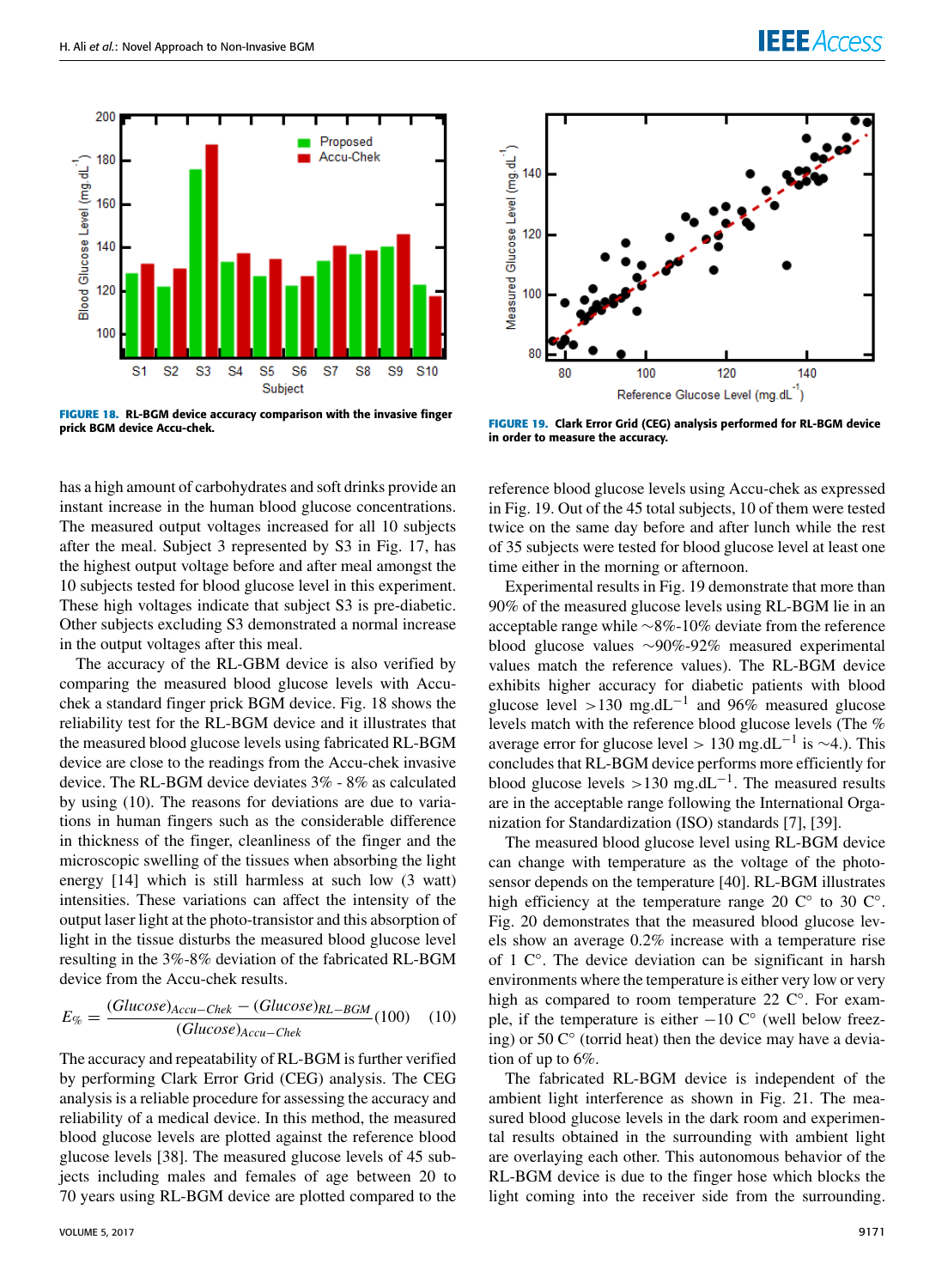| Reference                     | Light<br>Spectrum | Wavelength<br>(nm) | Characteristic<br>Method | Range<br>$\text{mg.dL}^{-1}$ | Linearity<br>$(\%)$ | Cost   | In-vivo<br>Results |
|-------------------------------|-------------------|--------------------|--------------------------|------------------------------|---------------------|--------|--------------------|
| Haxa et al. (2016) [2]        | NIR               | 940                | Absorption               | >2000<4000                   | 96                  | High   | Yes                |
| Li et al. $(2015)$ [16]       | <b>NIR</b>        | 1310               | Transmission             | $0 - 800$                    | < 93                | Medium | N <sub>o</sub>     |
| Tamilselvi et al. (2015) [15] | <b>NIR</b>        | 940                | Transmission             | 120-150                      | < 90                | Medium | No.                |
| Zain et al. (2014) [21]       | <b>NIR</b>        | 785                | Transmission             | $10 - 260$                   | 90                  | High   | No                 |
| Buda et al. (2014) [25]       | <b>NIR</b>        | 1450               | Absorption               | $0 - 350$                    | 92                  | Medium | N <sub>o</sub>     |
| Abidin et al. (2013) [22]     | <b>NIR</b>        | 940-950            | Transmission             | $0 - 200$                    | 96                  | Medium | Yes                |
| Abdalsalam et al. (2013) [17] | <b>NIR</b>        | 700-1400           | Scattering               | $80 - 115$                   | $92$                | High   | No.                |
| Anas et al. (2012) [23]       | NIR.              | 940                | Absorption               | $72 - 196$                   | 15                  | Medium | Yes                |
| Paul et al. (2012) [24]       | NIR-MIR           | 700-2500           | Scattering               | $130 - 140$                  | 90                  | Medium | Yes                |
| <b>RL-BGM</b> Device          | Visible           | 650                | Refraction &             | $0 - 450$                    | 98                  | Low    | Yes                |
|                               |                   |                    | Transmission             |                              |                     |        |                    |

**TABLE 2.** Various non-invasive blood glucose monitoring techniques comparison.



**FIGURE 20.** Measured human blood glucose levels at different temperatures using RL-BGM device.



**FIGURE 21.** RL-BGM device independency on ambient light.

The device accuracy can be affected if exposed to intense light such as direct sunlight.

All the experimental results are generated on the assumption that only blood glucose level variations occur in human

blood and parameters like blood pressure and blood cholesterol level are within normal range. The RL-BGM device is tested on normal blood cholesterol level ranging from 200 to 240 mg.  $dL^{-1}$  and blood pressure (120/80 mmHg). Blood pressure and cholesterol level of human blood can alter the refractive index, transmittance, and refraction of laser light which may consequently change the output voltage of the device [41]. To test if the RL-BGM device is affected by high cholesterol or high blood pressure we would need to test it on several high blood pressure, high cholesterol and diabetic subjects which would require the permission or approval of the patients and relevant authorities as well as raising ethical questions.

The designed RL-BGM device has been compared with other NIR based BGM techniques because both the methods are non-invasive. The device is compared in terms of parameters like linearity, accuracy, cost, size and invitro and in-vivo experimental results as listed in the Table II. RL-BGM device has the highest linearity for invitro case as compared to other NIR based BGM sensors [2], [15]–[17], [21]–[25]. RL-BGM device exhibits 98% accuracy in in-vitro case due to utilization of red laser light of 650 nm wavelength. This wavelength has higher transmission and shows higher sensitivity to the glucose level variations as compared to NIR. RL-BGM device is tested for Clark Error Grid (CEG) analysis and tested for in-vivo results. Other NIR based techniques [15]–[17], [21], [25], have merely relied on in-vitro results which are not sufficient to draw conclusions as human tissue and blood are complex mediums [12]. A BGM device's blood glucose measurement range is a critical parameter and most of the NIR based techniques [15], [17], [21]–[25] have a smaller linear range (up to 200 mg.dL<sup>-1</sup>) for BGM as compared to the fabricated RL-BGM device (up to  $450mg.dL^{-1}$ ). BGM device designed in [2] tested at glucose concentration >2000 and <4000 mg.dL<sup>-1</sup>, which makes it unsuitable for human blood glucose level monitoring. The cost of each NIR based BGM technique is calculated on the basis of components employed, as NIR based sensors have high SNR so higher number of electronic components are required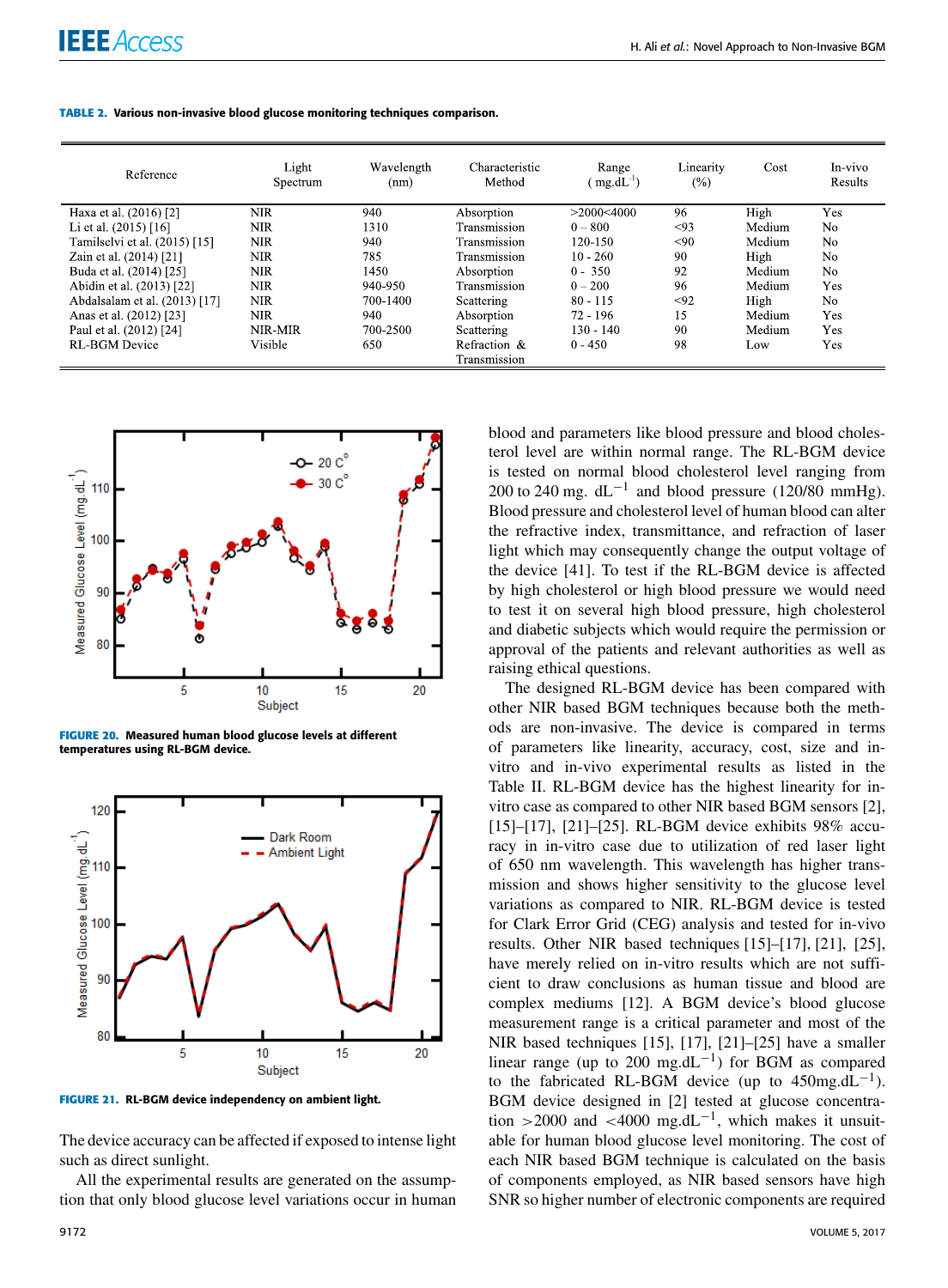**TABLE 3.** Performance summary of the non-invasive RL-BGM device.

| Parameters             | Value                                           |  |  |
|------------------------|-------------------------------------------------|--|--|
| Linearity              | 98%                                             |  |  |
| Accuracy               | $90 - 92%$                                      |  |  |
| Precision              | 99%                                             |  |  |
| Range                  | 0 mg.dL <sup>-1</sup> - 450 mg.dL <sup>-1</sup> |  |  |
| Sensitivity            | $0.66$ mV/ mg dL <sup>-1</sup>                  |  |  |
| Temperature            | $20 \text{ C}^{\circ}$ -30 $\text{C}^{\circ}$   |  |  |
| <b>Settling Time</b>   | 7-10 seconds                                    |  |  |
| Limitation             | Normal blood pressure & cholesterol level       |  |  |
| Laser light Wavelength | 650 nm                                          |  |  |

to process the output light and acquire a minimal acceptable accuracy for BGM [12]. Therefore, NIR based BGM techniques/devices [2], [16], [17], [21]–[25] have the higher number of components as compared to RL-BGM device, that has been fabricated with only four major electronic components. Comparison study also illustrates that none of the NIR based BGM techniques [15]–[17], [21]–[25] has performed CEG analysis in order to determine the accuracy and repeatability of the technique /device.

The key challenges that the next generation continuous BGM devices are facing such as operational cost, sensitivity, and accuracy, precision and settling time for the glucose level measurement [7] are addressed in the fabricated RL-BGM device. RL-BGM has proven superiority over NIR based sensors and techniques as the fabricated device has demonstrated higher linearity and accuracy for both in-vitro and in-vivo cases. The RL-BGM device has also exhibited additional practical advantages such as lower response time  $\sim$ 7-10 seconds, higher range up to 450 mg.dL<sup>-1</sup> and higher sensitivity towards glucose level for diabetics with an overall accuracy of 90-92 %.

Table III shows the performance summary, of the RL-BGM device based on the transmittance and refraction phenomena of 650 nm visible laser light.

#### **V. CONCLUSION**

This paper presented a potential blood glucose monitoring RL-BGM device. The handheld RL-BGM device operates on +5V and accurately displays blood glucose concentrations within 10 seconds. The RL-BGM device has 4-four main components which are the 650 nm red laser transmitter, photo-sensor, Arduino-UNO and LCD display, the total cost of the components was ∼15\$.

Experimental results indicated that red visible light of 650 nm is suitable wavelength for non-invasive BGM. Visible laser light of 650 nm wavelength has 30 times higher transmittance through both water and the human finger as compared to NIR laser light. In-vitro experimental results proved that increasing glucose concentrations in the aqueous solution decreases the refractive angle of the laser light rays and in turn maximizes the intensity of the laser light falling on the photo-sensor which consequently increases the output voltage accordingly. In in-vitro tests, the device

showed a linearity of 98% thereby proving its accuracy. The in-vivo testing was performed on 45 subjects both males and females with ages ranging from 20 to 70 years old. This group included both healthy and diabetic patients. The results of the RL-BGM handheld device were checked for accuracy using Clarke Error Grid (CEG) analysis which gave us an overall accuracy of 90%-92% for the RL-BGM device. The reference glucose levels for CEG analysis were obtained with Accu-chek finger prick BGM device.

## **REFERENCES**

- [1] S. R. Balakrishnan et al., "Development of highly sensitive polysilicon nanogap with APTES/GOx based lab-on-chip biosensor to determine low levels of salivary glucose,'' *Sens. Actuators A, Phys.*, vol. 220, pp. 101–111, Dec. 2014.
- [2] S. Haxha and J. Jhoja, ''Optical based noninvasive glucose monitoring sensor prototype,'' *IEEE Photon. J.*, vol. 8, no. 6, Dec. 2016, Art. no. 6805911.
- [3] W. Duckworth et al., "Glucose control and vascular complications in veterans with type 2 diabetes,'' *New England J. Med.*, vol. 360, no. 2, pp. 129–139, Jan. 2009.
- [4] J. L. Leasher *et al.*, "Global estimates on the number of people blind or visually impaired by diabetic retinopathy: A meta-analysis from 1990 to 2010,'' *Diabetes Care*, vol. 39, no. 9, pp. 1643–1649, 2016.
- [5] ''Diagnosis and classification of diabetes mellitus,'' *Diabetes Care*, vol. 33, no. 1, pp. S62–S69, Dec. 2009.
- [6] J. W. Gardner, H. W. Shin, and E. L. Hines, ''An electronic nose system to diagnose illness,'' *Sens. Actuators B, Chem.*, vol. 70, nos. 1–3, pp. 19–24, Nov. 2000.
- [7] S. Vashist, ''Continuous glucose monitoring systems: A review,'' *Diagnostics*, vol. 3, no. 4, pp. 385–412, 2013.
- [8] D. R. Whiting, L. Guariguata, C. Weil, and J. Shaw, ''IDF diabetes atlas: Global estimates of the prevalence of diabetes for 2011 and 2030,'' *Diabetes Res. Clin. Pract.*, vol. 94, no. 3, pp. 311–321, Dec. 2011.
- [9] A. Esteghamati et al., "Trends in the prevalence of diabetes and impaired fasting glucose in association with obesity in Iran: 2005–2011,'' *Diabetes Res. Clin. Pract.*, vol. 103, no. 2, pp. 319–327, Feb. 2014.
- [10] C. E. F. do Amaral and B. Wolf, "Current development in non-invasive glucose monitoring,'' *Med. Eng. Phys.*, vol. 30, no. 5, pp. 541–549, Jun. 2008.
- [11] S. K. Vashist, ''Non-invasive glucose monitoring technology in diabetes management: A review,'' *Anal. Chim. Acta*, vol. 750, pp. 16–27, Oct. 2012.
- [12] S. K. Vashist, D. Zheng, K. Al-Rubeaan, J. H. T. Luong, and F.-S. Sheu, ''Technology behind commercial devices for blood glucose monitoring in diabetes management: A review,'' *Anal. Chim. Acta*, vol. 703, no. 2, pp. 124–136, Oct. 2011.
- [13] D. Zheng, S. K. Vashist, K. Al-Rubeaan, J. H. T. Luong, and F.-S. Sheu, ''Rapid and simple preparation of a reagentless glucose electrochemical biosensor,'' *Analyst*, vol. 137, no. 16, p. 3800, 2012.
- [14] J. Yadav, A. Rani, V. Singh, and B. M. Murari, "Prospects and limitations of non-invasive blood glucose monitoring using near-infrared spectroscopy,'' *Biomed. Signal Process. Control*, vol. 18, pp. 214–227, Apr. 2015.
- [15] M. Tamilselvi and G. Ramkumar, "Non-invasive tracking and monitoring glucose content using near infrared spectroscopy,'' in *Proc. IEEE Int. Conf. Comput. Intell. Comput. Res. (ICCIC)*, Madurai, India, Dec. 2015, pp. 1–3.
- [16] X. Li and C. Li, "Research on non-invasive glucose concentration measurement by NIR transmission,'' in *Proc. IEEE Int. Conf. Comput. Commun. (ICCC)*, Chengdu, China, Oct. 2015, pp. 223–228.
- [17] O. S. Abdalsalam, A.-K. M. Osman, R. M. Abd-Alhadi, and S. D. Alshmaa, ''Design of simple noninvasive glucose measuring device,'' in *Proc. Int. Conf. Comput., Elect. Electron. Eng. (ICCEEE)*, 2013, pp. 216–219.
- [18] A. Tura, A. Maran, and G. Pacini, "Non-invasive glucose monitoring: Assessment of technologies and devices according to quantitative criteria,'' *Diabetes Res. Clin. Pract.*, vol. 77, no. 1, pp. 16–40, Jul. 2007.
- [19] A. J. Bandodkar and J. Wang, ''Non-invasive wearable electrochemical sensors: A review,'' *Trends Biotechnol.*, vol. 32, no. 7, pp. 363–371, Jul. 2014.
- [20] M. Goodarzi, S. Sharma, H. Ramon, and W. Saeys, ''Multivariate calibration of NIR spectroscopic sensors for continuous glucose monitoring,'' *TrAC Trends Anal. Chem.*, vol. 67, pp. 147–158, Apr. 2015.